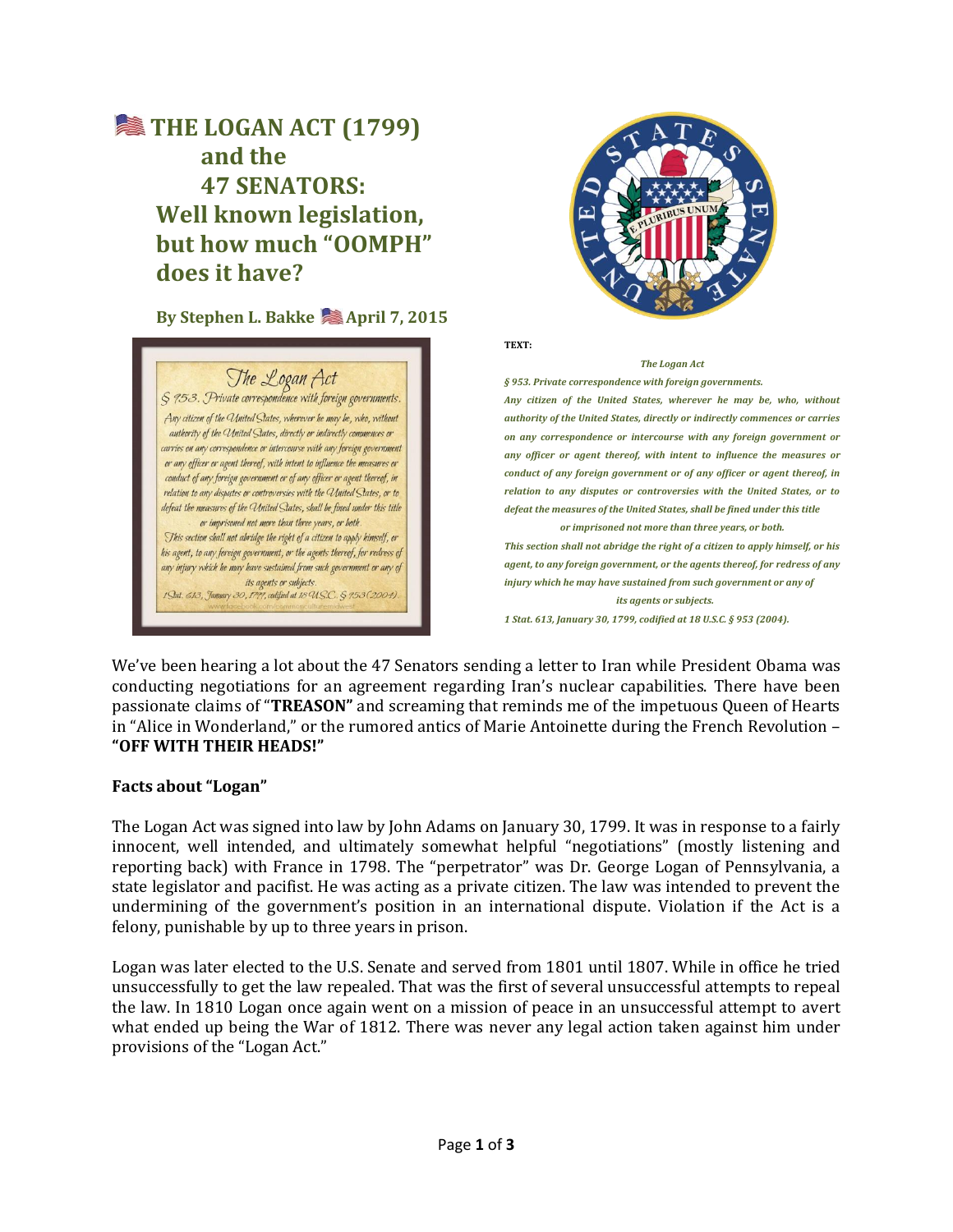# **Any "OOMPH"?**

There have been **no convictions** under the Act and in fact the only indictment under the Act occurred in 1803 regarding a Kentucky farmer, Francis Flournoy, who had written an article advocating a separate nation in the western U.S. This "imagined" independent country would align with France against the U.S. in the dispute.

The First Amendment's "Freedom of Speech" seems to trump alleged violations of Logan. Additionally, and perhaps more importantly, I found this characterization by Professor Stephen Vladeck, of American University: "…… the Logan Act is a relic of an era in which Congress routinely **criminalized political differences**." (And we think our politics are dirty!)

In the case of an unknown private citizen trying to negotiate with a foreign government, most cases have been so obscure that the old adage applies: "the egg ain't worth the wear and tear on the chicken. There have been numerous times over the years when prominent citizens have been accused of violating "Logan." Most of these allegations involved federal officials and past presidents.

Considering these numerous allegations, and in direct response to the "Sparkman/McGovern" actions (refer to the next section), the U.S. Department of State issued a statement in 1975. The official conclusion was: "Nothing in [the Logan Act], however, would appear to restrict members of Congress from engaging in discussions with foreign officials in pursuance of their legislative duties under the Constitution."

So you see, "Logan" has **very little "giddy-up in its git-along"!**

# **Events that have conjured up "mention"' of the Logan Act violations**

I have put together a list of Logan "mentions." Therefore each of these events brought mention of a Logan Act violation after it occurred, or allegedly occurred. **Inclusion here merely means that someone of consequence mentioned the event and the Act in the same "breath."** I am not attesting to the accuracy of the charge or the applicability of "Logan." This is not a complete list.

- **Herbert Hoover** in 1941, the former president held negotiations with European nations over sending food relief.
- *Anna Chennault*  during the 1968 presidential election, this Nixon supporter told the South Vietnamese government that Nixon would give them a better deal if they waited for him to be president.
- *John Sparkman and George McGovern*  were accused, in 1975, of violating the Logan Act when they traveled to Cuba and met with officials there.
- *Ted Kennedy –* many believe that Teddy had "discussions" with the Soviets during the attempt to defeat Reagan when running for his second term.
- *Jesse Jackson –* traveled to Cuba and Nicaragua in 1984 and returned with several Cuban political prisoners seeking asylum.
- *Speaker Jim Wright –* infuriated President Reagan for "intruding" into the negotiations between Nicaragua's Sandinista government and the Contras for a cease-fire in the civil war.
- *Speaker Nancy Pelosi –* in 2007 Representative Steven King introduced legislation what would prohibit Speaker Pelosi from drawing on Federal funds to travel to foreign states which the U.S. deems to sponsor terrorism.
- *Speaker Nancy Pelosi* met with Syria's Assad against the expressed objection of President Bush.